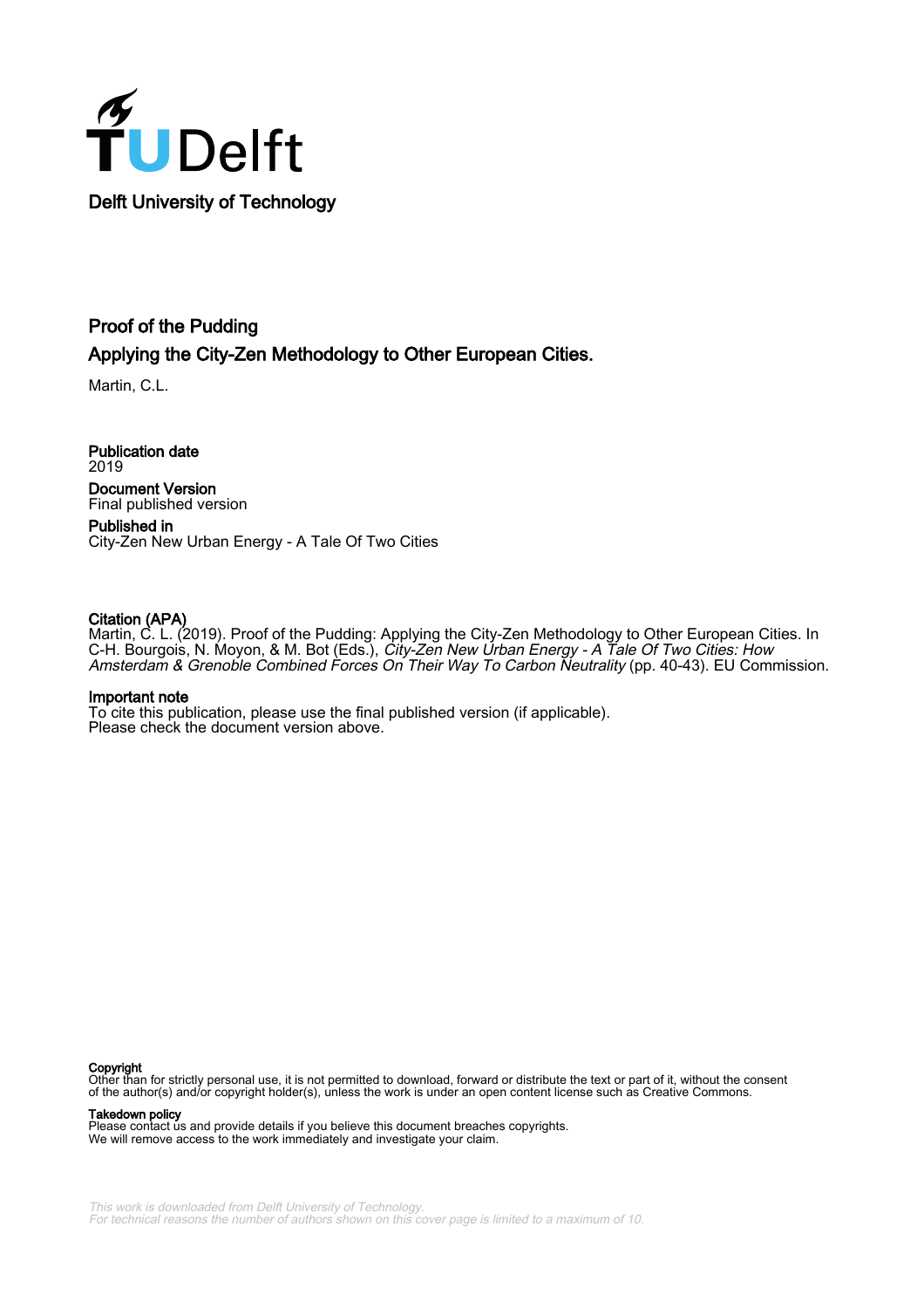

**Although the City-zen demonstration projects took place in the frontrunner smart cities of Amsterdam and Grenoble, the project's focus was sharing its knowledge and experience with other European cities. City-zen went 'Glocal': specialist global expertise combined with local stakeholder energy and knowledge of context and lifestyle on location. To this purpose a special City-zen Roadshow team – with renowned experts in the fields of energy planning and design from TU Delft, Queen's University Belfast, the University of Siena, VITO, Th!nk E and DNV GL was put together.**

Things really took a flight, however, when TU Delft's SWAT Studios were integrated in the Roadshow concept. All of a sudden, the methods conceived at an earlier stage of the City-zen project could be implemented, tested, further developed and optimized. It resulted, among

# DON'T BELIEVE IN GIORAL WARMING

Since its inception in March 2014, the Cityzen Roadshow has visited 10 cities with a need for expert guidance on how to become more sustainable and move towards energy neutrality. Initially, the plan was to present a set of workshops that would transcend the ideation process beyond already familiar technical/spatial aspects yielded by methods such as Energy Potential Mapping, TU Delft's REAP, etc.

due to political reasons.

Perhaps the solution to the above could be to decide that a prerequisite to the Roadshow is to find a local champion within a municipality, ask for personal commitment of those involved and make

sure the right team is available. Creativity within the team in particular is of crucial importance – and the evidence of the Roadshows display just that.

## The Roadshow is a perfect example of a City-zen pilot that deserves to be scaled-

up. The addition of a team member with the necessary economic expertise could help best the financial challenge that lies ahead: Roadshows and Roadmaps are very demanding when it comes to resources and finance. Assembling the right Roadshow team is a challenge in itself. The intensive process requires a coherent, complementary team of people who get on well together, who are equally committed, proactive and who all add value to the final result.

# <span id="page-1-0"></span>PROOF OF THE PUDDING:

## APPLYING THE CITY-ZEN METHODOLOGY TO OTHER EUROPEAN CITIES

regular Roadshow reports and other things, in various remarkable publications such as a Methodology Report, a Catalogue of Measures, a Book of Inspiration and a Roadmap for the City of Amsterdam.

Balancing the expanding workload, however, proved to be a challenge. As the Roadshow began to take shape as a new way to disseminate our learnings, additional time and energy were required for a wide range of tasks: engaging local stakeholders, gathering the right information, arranging locations and facilities, post-reporting, et cetera. Unexpectedly, these tasks were not distributed evenly. Also, the cities' follow-up to the Roadshow strongly differed in communication and action: sometimes continued with new energy, sometimes coming to a stand-still, mostly

*"The Roadshow shows the importance of cooperation between the various departments of urban planning, ecology, greenery. Now it is time to make this vision more specific and continue with implementation!"*

Mayor Declercq of Roeselare, Belgium

*"It's about trust, commitment and inspiring people to embrace solutions that will bring health and happiness! At what cost? Reverse it: what's the cost of NOT doing it…?"*

Craig Martin, TU Delft

# *"You have inspired me. We should take all this on board and dream of solutions."*

Mayor Bolsius of Amersfoort, The Netherlands

The discriminating characteristic of a successful Roadshow therefore, is its team. Opportunities arose left, right and center but the team members willing to invest were the ones who enabled the Roadshow to reap the rewards. Furthering the Roadshow, therefore, is dependent upon assembling a team with complementary (technical) knowledge and (creative) skills.

Ideally, the EU would support a pan-European roll-out of the Roadshow. This will accelerate the transition towards the Paris goals. The team would have to include the earlier mentioned economics expert and sufficient time and resources would have to be allocated towards proper preparation of local requirements.